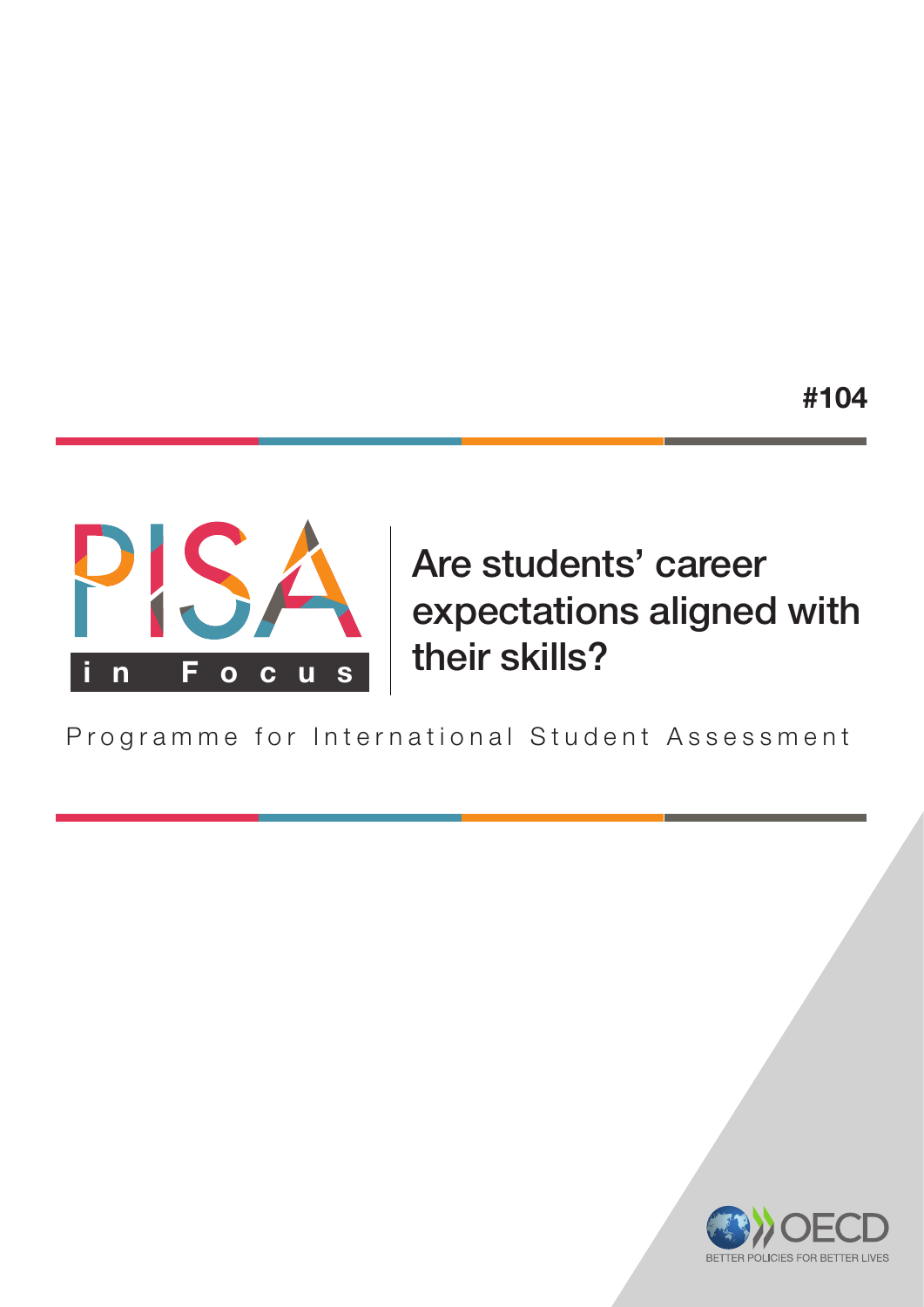## Are students' career expectations aligned with their skills?

- In Austria, Germany, Hungary, the Republic of Moldova, Poland and Switzerland, one in two disadvantaged students who saw themselves working as professionals or managers at the age of 30 did not expect to pursue any tertiary education. On average across OECD countries, one in three disadvantaged students, compared to only one in ten advantaged students with similar career goals, so reported.
- On average across OECD countries, only 7 in 10 high-achieving disadvantaged students reported that they expect to complete tertiary education, while 9 in 10 high-achieving advantaged students reported  $SO<sub>2</sub>$
- Four in ten students, on average across OECD countries, reported that they do not know how to get information about student financing (e.g. student loans or grants). In Belgium, Denmark, Hong Kong (China), Ireland, Morocco and New Zealand, more than one in two disadvantaged students reported so.

Adolescence is a period when young people start to prepare for adult life. Teenagers have to make important decisions relevant to their working lives later on, such as what field of study or type of education they will pursue. But young people often lack sufficient knowledge about the breadth of job opportunities and careers open to them; their career and education aspirations are often shaped more by their personal background. In addition to perpetuating existing inequalities in the labour market, this may lead to expectations that are not aligned with the needs of the job market these students will soon enter, particularly in the context of rapid technological advances. While the mismatch between labour market needs and prospective employees' skills sets is growing, countries need to adapt the supply of skills in order to fuel economic prosperity and ensure that no one is left behind. Education systems can play a crucial role in channelling skills and talent into the labour market and helping young people develop a fair assessment of the opportunities available to them.

#### A large proportion of 15-year-old students hold expectations for further education that are not aligned with their career aspirations

PISA 2018 asked students which education level they expect to complete and what occupation they expect to be working in when they are 30 years old. The 15-year-olds who sat the PISA test may be just beginning to think about what they want to do later on. They may be weighing two or more options, or they may feel that they have insufficient knowledge about careers to answer the question in anything but the most general terms. Yet in most countries and economies, fewer than one in four students who answered the question about career expectations gave vague answers (such as "a good job", "in a hospital") or explicitly indicated that they were undecided ("I do not know").

However, even when they appeared to have a precise idea of what they want to do in their future working lives, teenagers might not have had a clear notion of what they need to do to achieve their goal. On average across OECD countries, 76% of students who did cite an expected occupation envisioned themselves as managers or professionals. But amongst them, one in five did not expect to attain a tertiary degree, defined as a short-cycle tertiary diploma, a bachelor's degree or equivalent, a master's degree or equivalent, or a doctoral degree or equivalent – in other words, the level of education usually required for these kinds of occupations.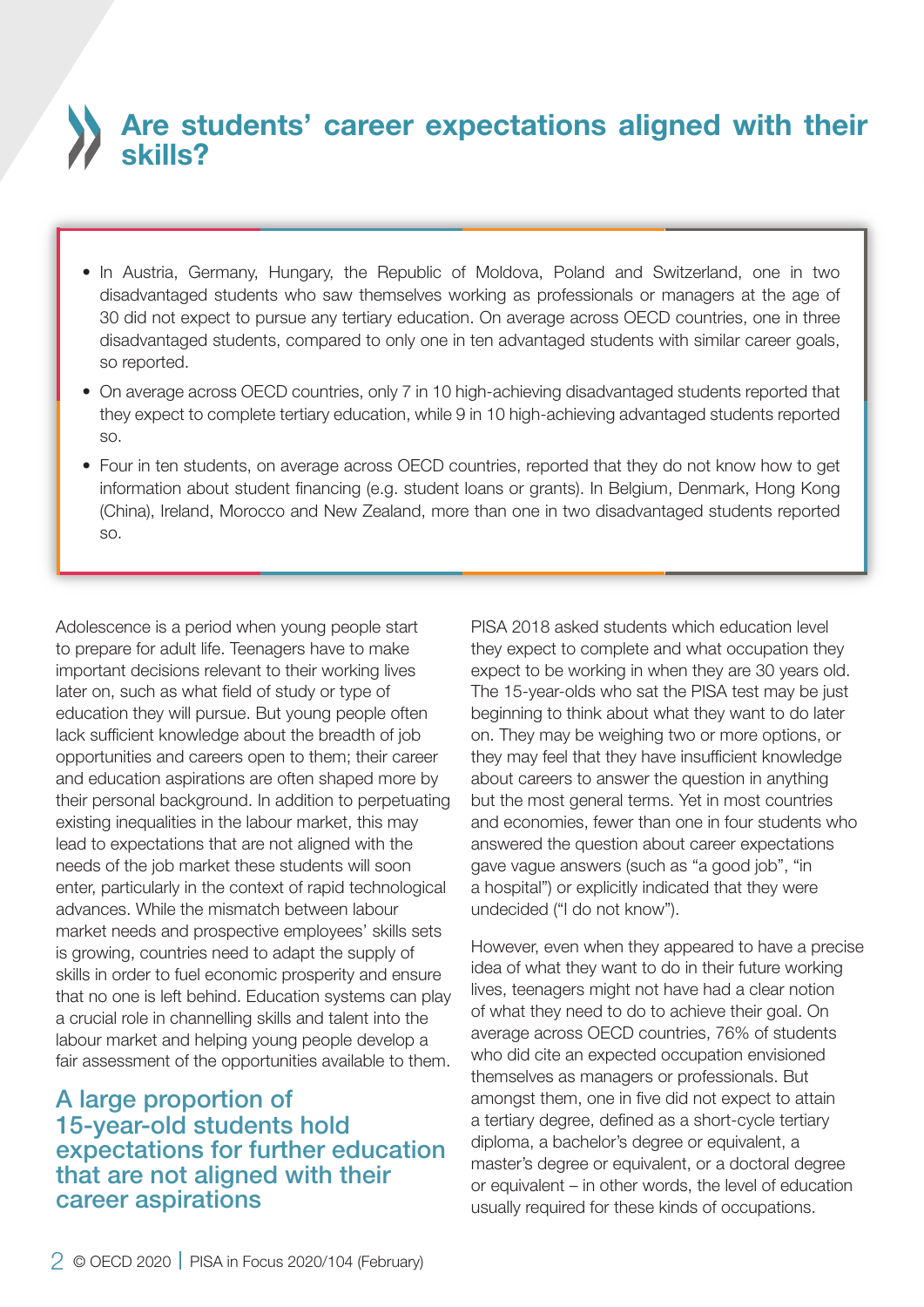#### Students whose education and career expectations are not aligned, by socio-economic status

*Percentage of students who do not aspire to complete a tertiary degree amongst those who expect to work in a high-skilled occupation*



Notes: The percentage of students who expect to work in a high-skilled occupation is shown next to the country/economy name. Statistically significant differences are marked in a darker tone (see Annex A3, PISA 2018 Results [Volume II]: Where All Students can Succeed, OECD [2019]).

Tertiary education corresponds to ISCED levels 5A, 5B or 6 according to the International Standard Classification of Education (ISCED-1997). *Countries and economies are ranked in descending order of the percentage of disadvantaged students.* Source: OECD, PISA 2018 Database, Table II, B1, 6, 3,

This kind of misalignment between education and career expectations was observed more frequently amongst socio-economically disadvantaged students than advantaged students. On average across OECD countries, 34% of disadvantaged students who expect to work in a high-skilled career held expectations of future education that were not aligned with their career goals. In Austria, Germany, Hungary, the Republic of Moldova, Poland and Switzerland, more than one in two disadvantaged students had such misaligned expectations, while only one in ten advantaged students did.

#### Many students, especially disadvantaged students, do not expect to pursue higher education – even when they performed well in PISA

That disadvantaged students are more likely than advantaged students to hold low ambitions for their future education reflects, to some extent, the fact that disadvantaged students are more likely than

their advantaged peers to struggle at school. The expectation to complete tertiary education builds on a student's belief about his or her likelihood of successfully completing the programme, and in a reasonable amount of time. As advantaged students tend to outperform their disadvantaged peers academically, they are also more likely to believe that they can succeed in further academic studies.

However, many students, especially disadvantaged students, hold lower ambitions than would be expected given their academic achievement. In almost all countries/economies in 2018, of the high-achieving students who attained proficiency Level 4 in at least one of the three core PISA subjects (reading, mathematics and science) and attained at least proficiency Level 2 in the other two, three in ten disadvantaged students did not expect to complete tertiary education, while only one in ten high-achieving advantaged students had similarly low expectations of further education. In Austria, Finland, Germany, Hungary, Italy, Kazakhstan, Latvia, the Republic of Moldova, New Zealand, Norway, Poland, Sweden and Switzerland, the difference in students' expectations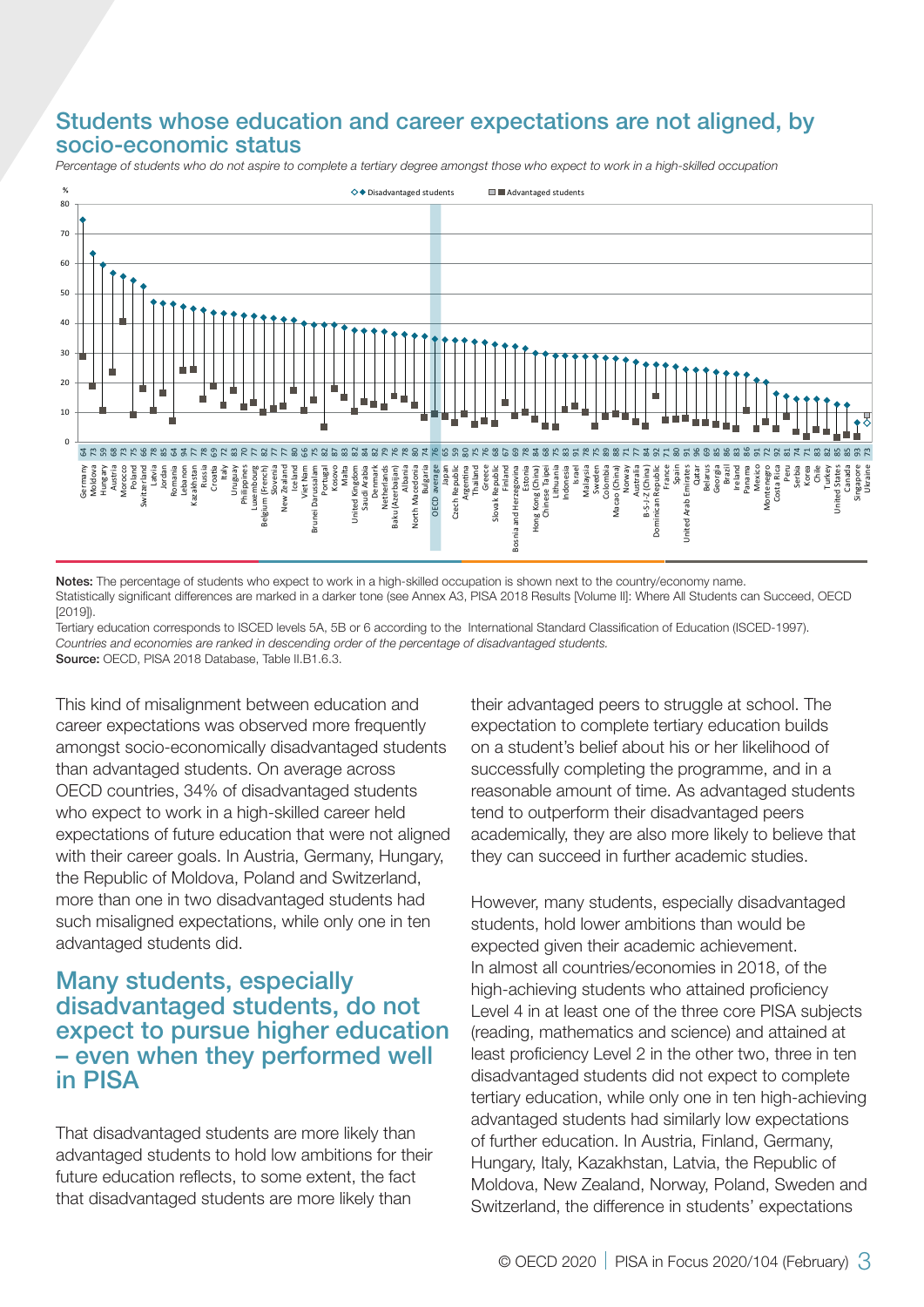related to socio-economic status was greater than 25 percentage points. Only in a few countries, namely Canada, Ireland, Korea, Singapore, Ukraine and the United States, were students' expectations of further

education both ambitious and aligned with their academic performance, regardless of the students' socio-economic status.

### High performers who do not expect to complete tertiary education, by socio-economic status

*Percentage of students amongst those who have attained at least minimum proficiency (Level 2) in the three core PISA subjects and are high performers (Level 4) in at least one subject*



Notes: The percentage of high performers is shown next to the country/economy name.

Statistically significant differences are marked in a darker tone (see Annex A3, PISA 2018 Results [Volume II]: Where All Students can Succeed, OECD [2019]).

Only countries and economies with sufficient proportions of high performers amongst advantaged/disadvantaged students are shown in this figure. OECD average-36 refers to the arithmetic mean across OECD countries (and Colombia), excluding Spain.

*Countries and economies are ranked in ascending order of the percentage of advantaged students.*

Source: OECD, PISA 2018 Database, Table II.B1.6.7.

#### Students often lack sufficient information about the cost of and returns to higher education

Such misalignments between performance at school, expectations of further education, and career aspirations may be due to students' anticipation of difficulty in progressing through a long and costly education, as well as a lack of information about the common pathway towards the career to which they aspire. The family is often the most easily available source of advice and influence on a teenager's career plans; but parents are not always aware of the range of career options available to their child, or

about higher education. They may overestimate the academic prerequisites for university education, and underestimate the economic returns to completing a university degree, such as the likelihood of finding a job after graduation. Evidence suggests that students from disadvantaged families have less knowledge about the choices of tertiary programmes available to them and are not always aware of the financial aid they could receive to help them meet the cost of tertiary education.

Only a small proportion of disadvantaged students reported that they know how to get information about student financing (e.g. student loans or grants). On average across OECD countries with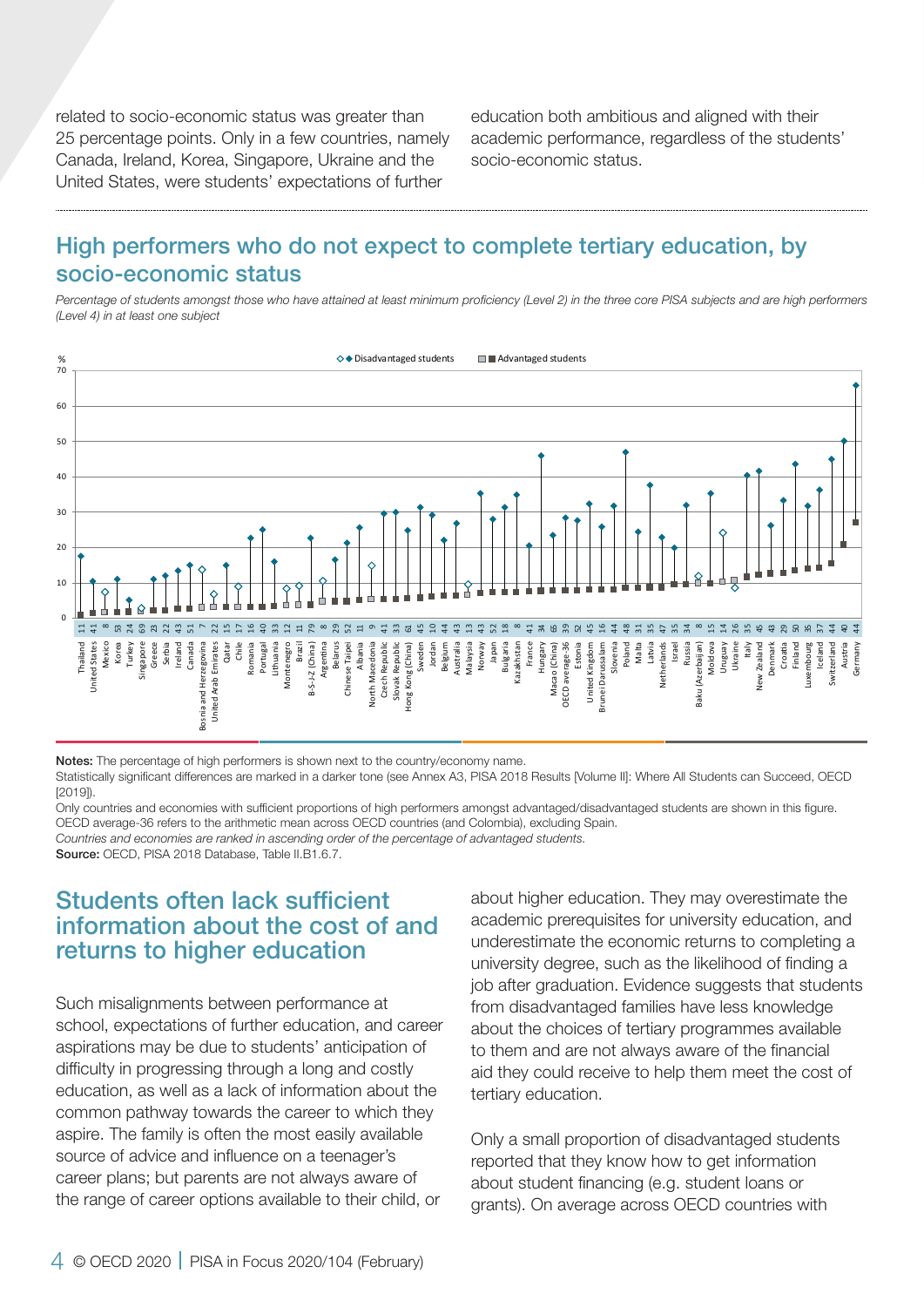available data, fewer than three in five disadvantaged students reported that they had acquired such skills, and of those who had, more had acquired those skills outside of school (36%) than at school (23%). In Iceland, Malta and Thailand, fewer than

one in four disadvantaged students reported that they had not acquired those skills; but in Belgium, Denmark, Hong Kong (China), Ireland, Morocco and New Zealand, more than one in two disadvantaged students so reported.

### Students who reported knowing how to find information about student financing, by socio-economic status



Notes: Statistically significant differences are marked in a darker tone (see Annex A3, PISA 2018 Results [Volume II]: Where All Students can Succeed, OECD [2019]).

Only countries and economies with available data are shown in this figure.

*Countries and economies are ranked in ascending order of the percentage of advantaged students who acquired skills outside of school.* Source: OECD, PISA 2018 Database, Table II.B1.6.13.

### The bottom line

I

Encouraging students, especially those from low-educated families, to set high, yet realistic, expectations for future education and work is not only a way of promoting social mobility, it is necessary to fuel economic prosperity. As technologies continue to advance, the demand for highly educated workers will increase. Low expectations of high-performing students may deprive societies and economies of valuable and much-needed talent. Given that they can reach many young people in a systematic way, schools are a key access point for formal career guidance and for information about financial aid for further education. Financial constraints should not prevent disadvantaged students from participating in tertiary education.